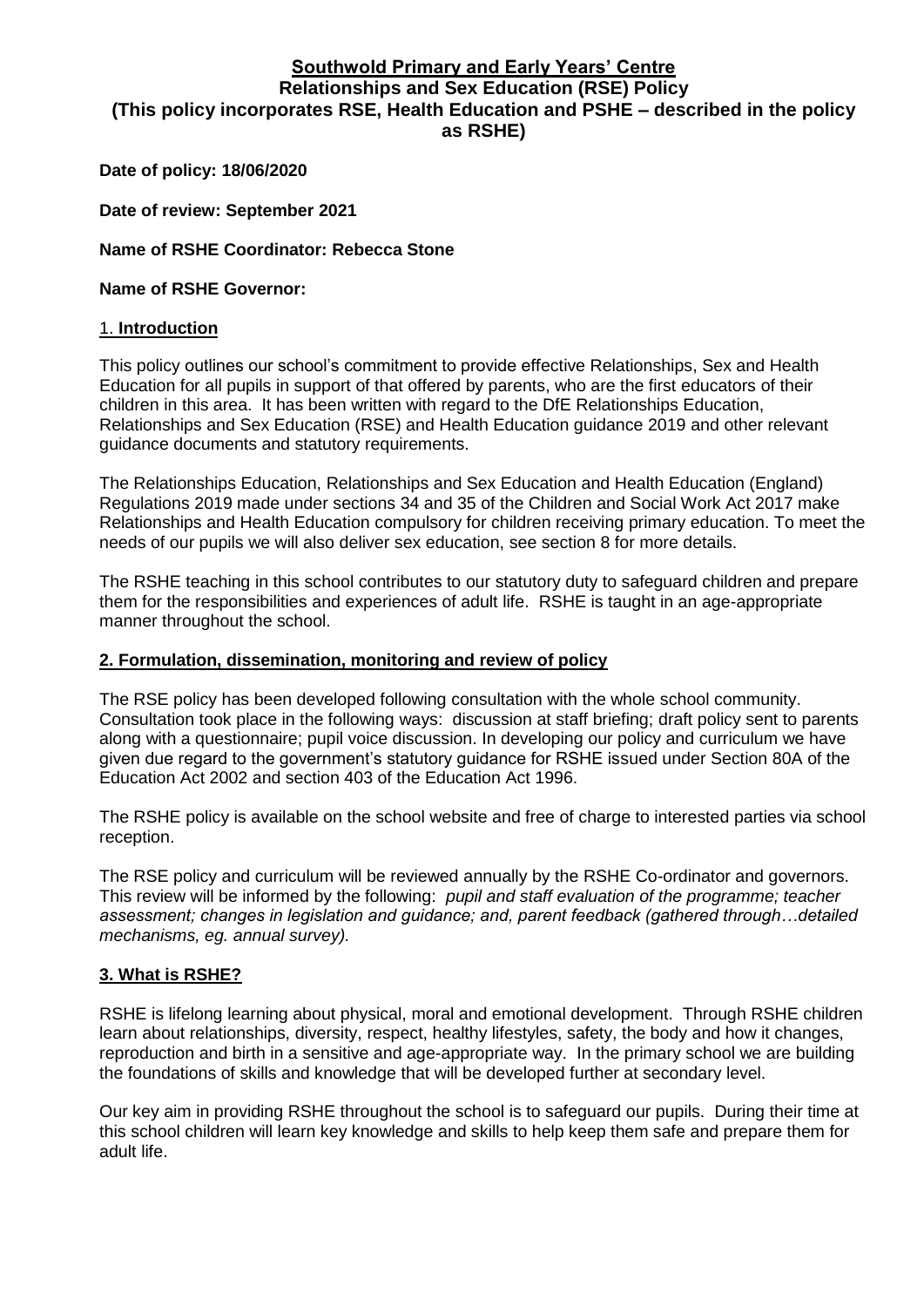### **4. Why RSHE is important in our school**

Southwold Primary and Early Years' Centre has the ethos that every child matters. We celebrate cultural diversity and recognise that every child is different and yet they all are entitled to a meaningful, visual, aspirational, broad and balanced curriculum.

At Southwold Primary School and Early Years' Centre, the governors and staff fully recognise the contribution the school makes to safeguarding children. We recognise that the safety and protection of all pupils is of paramount importance and that all staff, including volunteers, have a full and active part to play in providing early help protecting pupils from harm. We believe that the school should provide a caring, positive, safe and stimulating environment which promotes all pupils' social, physical, emotional and moral development.

- We offer wider experiences to our pupils that help them make connections across the curriculum. Pupils need to make these connections in order to have a greater knowledge and understanding of the world in which they live. Pupils have so many opportunities to take part in exciting experiences, from trips out to visitors in, from Forest Schools to '50+ Things To Do At Southwold Before You're 11¾.
- Democracy is embedded at our school. Pupils are always listened to and everyone respects the right of every individual to have their opinions and voices heard. Pupils also have the opportunity to air their opinions and ideas through our Pupil Leadership Teams and regular pupil questionnaires and interviews.
- Pupils are taught the importance of laws. Our school has seven school rules around which reward systems are in place. Our pupils are taught the value and reasons behind laws, that they govern and protect us, the responsibilities that this involves and the consequences when laws are broken.
- Respect is one of the core values of our school and it is constantly reinforced within school. The pupils know and understand that it is expected and imperative that respect is shown to everyone, whatever differences we may have and to everything, however big or small.
- Celebrating diversity is of great importance in our school to ensure respect and tolerance of those who have different faiths and beliefs. Pupils gain an enhanced understanding of their place in a culturally diverse society. At Southwold Primary, we will actively challenge pupils, staff or parents expressing opinions contrary to fundamental British Values, including 'extremist' views. Through religious education studies; P.S.H.E. work; celebrations such as Diwali, Eid and Chinese New Year; visits to a range of places of worship; focused assemblies and project-based learning.
- As a school we educate and provide boundaries for our pupils to make choices safely, through the provision of a safe environment and an empowering education. Our pupils are encouraged to know, understand and exercise their rights and personal freedoms and are advised how to exercise these safely; examples of this can be clearly seen in our e-safety and P.S.H.E. lessons.
- We want to keep children safe. RSHE is important to our school as It prepares pupils for the changes of puberty and their changing responsibilities as they grow. Children are curious, they seek this information and may find it from unreliable sources, if not from school.
- In school sex education is delivered in an age-appropriate way, as recommended by the Department for Education. Our sex education covers how babies are made and born, sex within a loving relationship and consent. Sex education sits firmly within our work around healthy, committed relationships. We will reflect different faith perspectives on marriage and sex during these sessions.

Ultimately, effective safeguarding of children can only be achieved by putting children at the centre of the system and working together to meet the needs of our most vulnerable children, in line with Working Together 2018 and Keeping Children Safe in Education 2019. In delivering this ambition we will adhere to the principles set out in Nottingham's Family Support Strategy and Nottingham City Safeguarding Partners Policy, Procedures and Practice Guidance.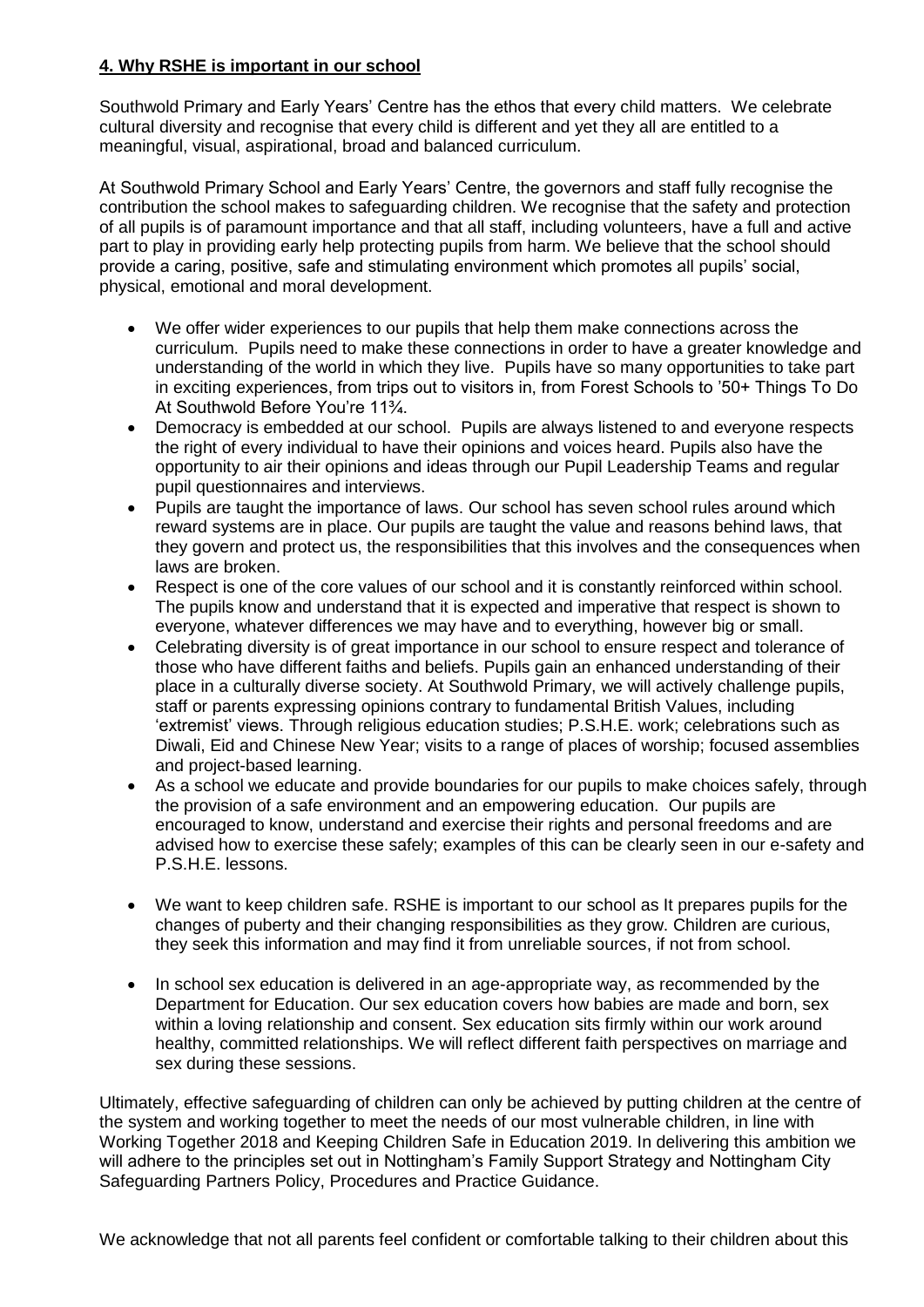area therefore our work in school ensures that all pupils have the information they need to keep safe and make positive, healthy choices.

### **5. Key Objectives**

The key objectives of our RSHE programme are to:

- Develop knowledge and understanding of positive and healthy relationships and the importance of commitment
- Make pupils aware of their rights especially in relation to their bodies
- Enable the development of social and relationship skills and protective behaviours
- Prepare pupils for the physical and emotional changes of puberty
- Develop understanding of reproduction and birth within the context of loving and caring relationships
- Explore a range of attitudes, values and faith perspectives around aspects of relationships and sex
- Support pupils to use the internet safely and to recognise the benefits and risks that it brings
- Develop pupils' skills around assessing risk and keeping safe
- Enable children to gain the skills and understanding to support the development of healthy bodies and minds
- Enable pupils to recognise and manage their emotions
- Provide pupils with the knowledge and skills to access appropriate support

The RSHE programme is based on the needs of pupils in the school with learning outcomes appropriate to their age, ability and level of maturity. RSHE will be firmly embedded within our broader curriculum areas, including Science and PE, in addition to more focused learning through RSHE sessions, circle-time, well-being Fridays and assemblies. Pupils will be helped to appreciate difference and to respect themselves and others.

### **6. Equality, Inclusion and Support**

We are required to comply with the requirements of the Equality Act 2010. Our school values diversity, encourages respect for all and promotes the celebration of difference. We do not discriminate against pupils because of any protected characteristic (age, sex, race, disability, religion or belief, gender reassignment, pregnancy or maternity, marriage or civil partnership, or sexual orientation). At times, when there is an identified need, we may take positive action through our planning and delivery of RSHE to deal with disadvantages facing those with a particular characteristic.

RSHE will be accessible to all regardless of their gender. Through the delivery of RSHE teachers will explore gender stereotypes and how they may limit a person's potential and ensure that people of all genders receive information that is relevant to their needs.

There are many different faith and cultural perspectives on aspects of RSHE. As a school we will deliver RSE in a factual, non-judgmental way ensuring that teachers do not promote one faith or cultural viewpoint but rather provide a balanced approach that acknowledges the wealth of views and opinions of our community and teaches. Parents and carers are key partners in RSHE and are best placed to support their children to understand how their learning at school fits with their family's faith, beliefs and values. To support this process we will ensure that parents are made aware of what will be taught and when.

We will use a range of materials and resources that reflect the diversity of our school population and encourage acceptance and tolerance. We want every child and family to feel included, respected and valued.

Teachers will plan in different ways and use a variety of teaching strategies to meet the needs of individuals. For some children, particularly those with special educational needs and disabilities, a differentiated approach may be necessary to ensure learning outcomes are met – this will be discussed with parents/carers and an individual support plan developed. Some pupils may have experienced adverse childhood experiences that may impact on their ability to engage with RSHE in a variety of ways. Care will be taken to ensure that, where this is the case parents/carers are consulted about the most appropriate way for the pupil to access the curriculum.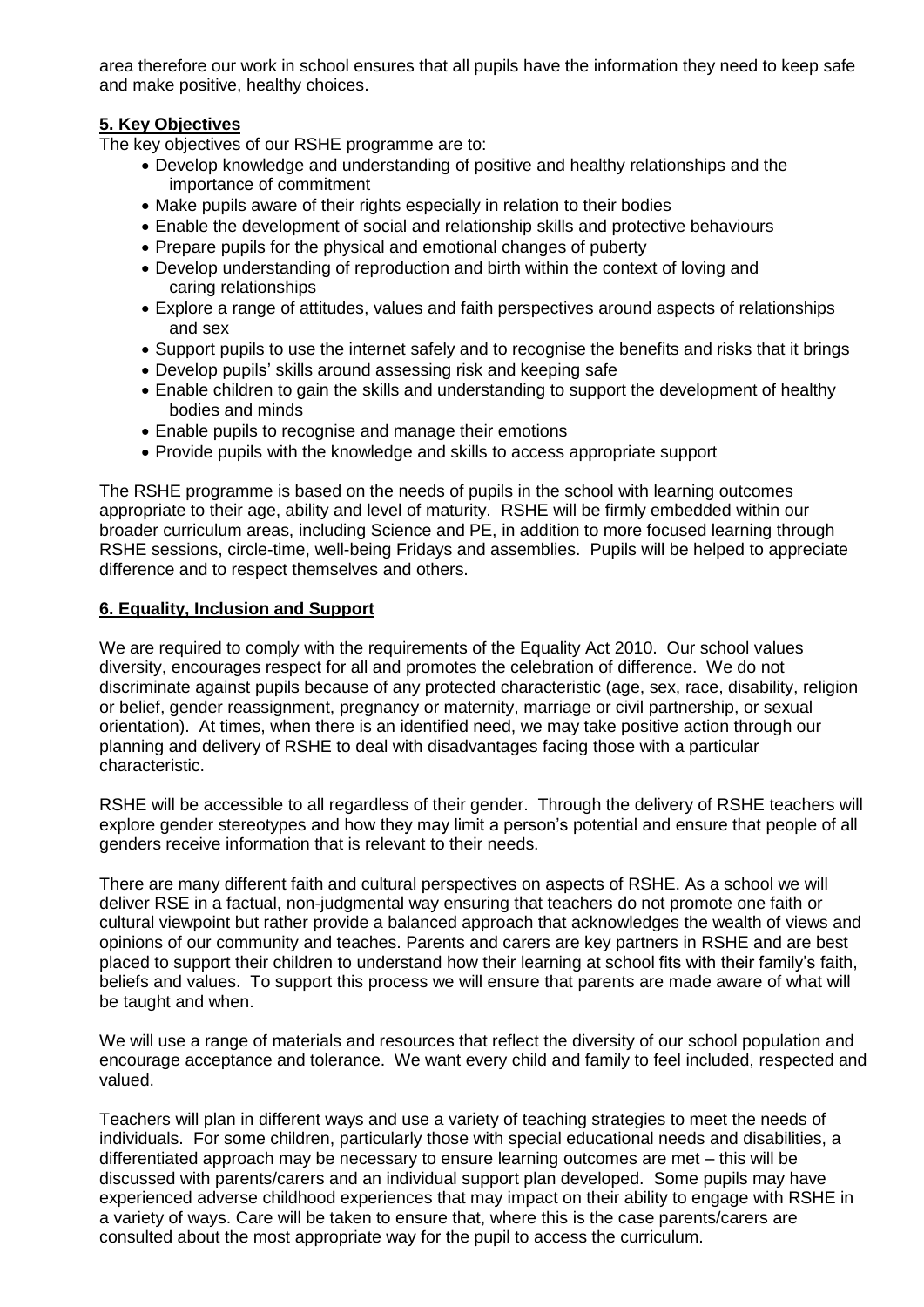A range of different families and relationships will be explored within RSHE. All children whatever their identity, developing identity, or family background need to feel that RSHE is relevant to them and sensitive to their needs. This means that resources and books used will show families of all kinds, including mum/dad, two mums, two dads, fostering, adoption, single parent, extended family and others. This reflects both our school community and wider society.

### **7. The Curriculum**

RSHE will be taught in each year group throughout the school. The curriculum we deliver is ageappropriate and progressive, building the children's knowledge, understanding and skills year on year. We work to objectives in each year group that support the outcomes outlined in the government RSHE guidance. Y*ou can find the learning outcomes and 'I can' statements for each year group here*  RSHE progression framework

Some elements of RSHE are delivered through national curriculum Science:

### **Year 2**

Pupils should be taught to:

- notice that animals, including humans, have offspring which grow into adults
- describe the importance for humans of.....hygiene.

### **Year 5**

Pupils should be taught to:

describe the changes as humans develop to old age.

Below is a list of topics covered by our RSHE programme:

- Families and people who care for me
- Caring friendships
- Respectful relationships
- Online relationships
- Being safe
- Mental wellbeing
- Internet safety and harms
- Physical Health and fitness
- Healthy eating
- Drugs, alcohol and tobacco
- Health and prevention
- Basic First Aid
- Changing adolescent body

We deliver our RSHE curriculum through weekly focused assemblies, PSHE lessons, science lessons, project learning and well-being Fridays.

The curriculum will be evaluated and reviewed by pupils and teachers on a regular basis through pupil voice and termly feed back from teachers.

### **8. Resources**

As with any other subject, the breadth of the RSHE curriculum necessitates the use of a wide variety of age-appropriate activities, books and resources. Teachers select resources that support the learning outcomes for the year group they are teaching. We use the SCARF, Drugaware, Christopher Winter project resources and Think-Period resources. We hold a parents meeting each year where you can familiarise yourself with the resources to be used. If you would like to see these at other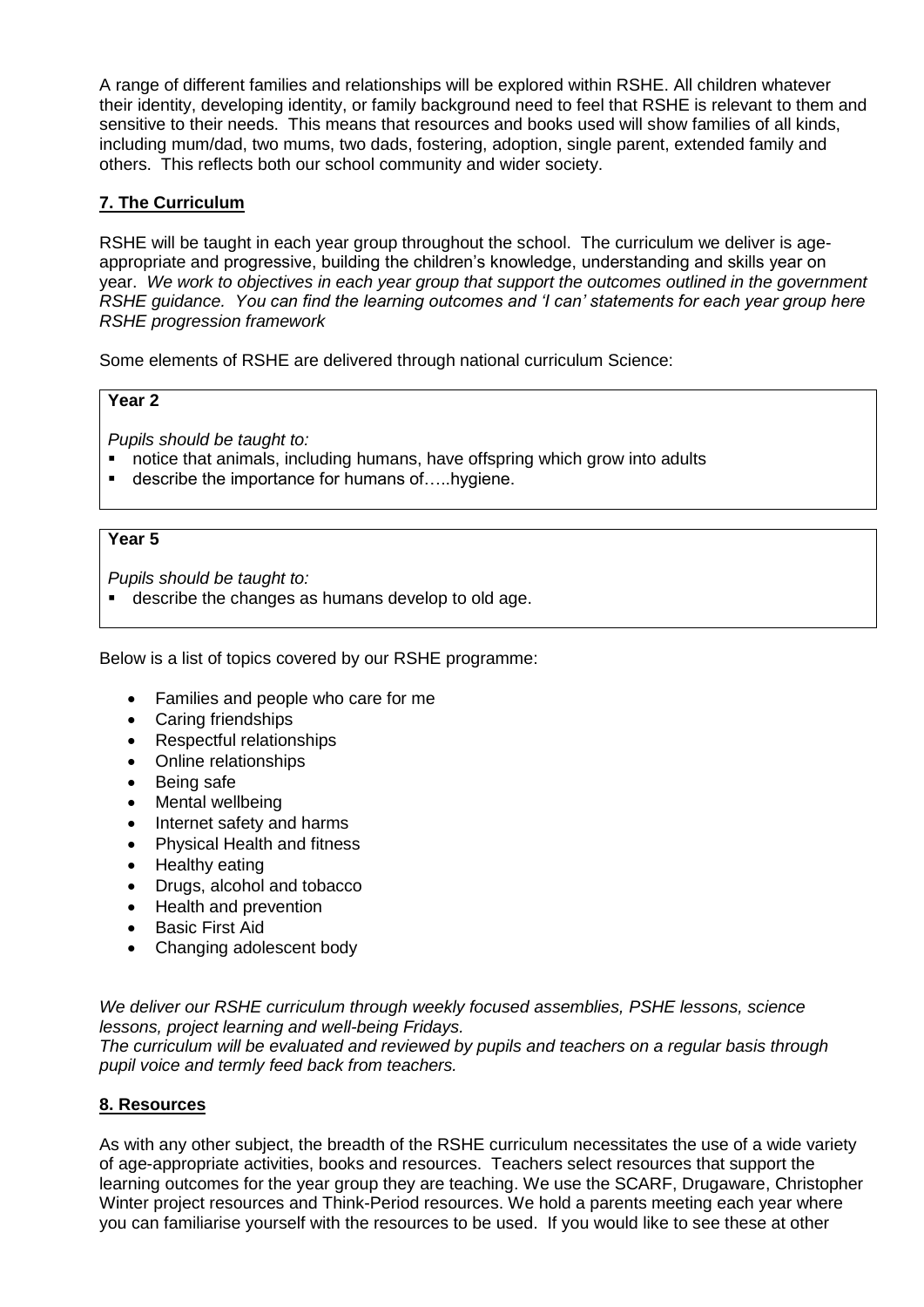times of the year please speak to your child's teacher. We will inform you of what will be taught in each term through each class's curriculum newsletter.

If you would like to discuss any of the resources in more detail please contact Mrs Stone.

### **9. Sex Education**

In addition to Relationships and Health Education we also cover sex education in year 6. The content of sex education includes learning about reproduction, pregnancy and birth as well as consent. Parents are able to withdraw their child from this learning if they choose to, see 'Parents' section 15 below.

### **10. Teaching and Learning**

All teachers have responsibility for planning and delivering RSHE. Teaching assistants may provide additional support, in particular for children with special educational needs. Everyone involved in the teaching of RSHE will follow the school policy.

The personal beliefs and attitudes of teachers will not influence the teaching of RSHE. A balanced and non-judgmental approach will be taken. Teachers, and all those contributing to RSHE will work to the agreed values within this policy.

Within RSHE pupils will develop confidence in talking, listening and thinking about relationships, keeping safe, health, puberty and sex. To achieve this a number of teaching strategies will be used, including:

- Establishing ground rules with pupils;
- Using 'distancing' techniques (eg. Case studies)
- The provision of a 'question box' during each planned session
- Dealing with children's questions in an appropriate manner
- Using discussion and appropriate materials; and role play
- Encouraging reflection.

RSHE will be delivered all year round – parents/carers will be informed of what will be covered when at the beginning of the year.

## **11. External speakers**

Occasionally we use external speakers to enhance our delivery of RSHE. All external speakers deliver in line with our RSHE policy and safeguarding procedures. NSPCC biannually Annual Road Safety quiz in the Spring term CPO Peter Barnes will support in delivering assemblies as needed School Health when needed to help deliver health sessions Streetaware sessions yearly Life Education Bus yearly Mini Police Water safety talk yearly

### **12. Safe learning in RSHE**

It is important that all pupils feel safe and able to participate in RSHE lessons. To support the involvement of all pupils, teachers will create a group agreement with each class outlining expectations around rights, responsibilities and respect. The group agreement will be a working document that all pupils agree to follow.

The group agreement will outline rules regarding questions. As with any topic pupils will ask questions during RSHE to further their understanding. Due to the sensitive nature of the topic teachers will employ strategies to ensure that questions are asked and answered in a factual, balanced and age-appropriate way. The group agreement will remind pupils that personal questions are not appropriate.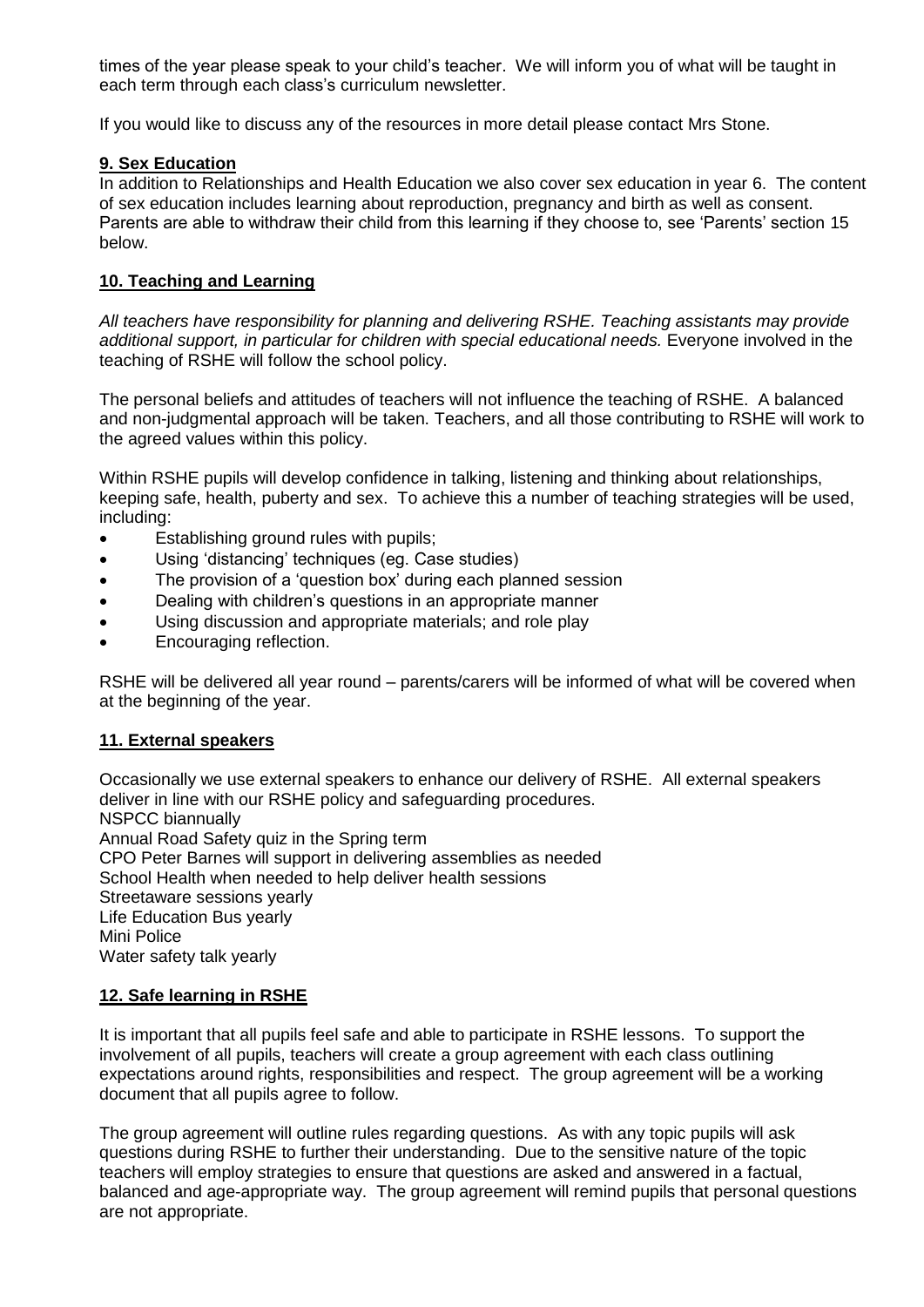When pupils can write independently, they will be introduced to the 'question box', into which they can place their written questions. This allows the teacher the opportunity to group questions into themes and filter any that may need answering on an individual basis or, in some cases, referred to parents. All staff will be mindful of their safeguarding role and will follow the relevant school procedures if a question raises concerns of this nature.

Teachers will use the following strategies to deal with unexpected questions:

- If a question is personal, the teacher will remind pupils of the rules set in the group agreeement
- If the teacher doesn't know the answer to a question, the teacher will acknowledge this and will research the question and provide an appropriate answer later.
- If the question is too explicit, is outside set parameters, is inappropriate in a whole class setting or raises concerns about sexual abuse the teacher will attend to it on an individual basis.

Sometimes pupils may ask questions about issues that are not part of the planned programme, this could show that the taught curriculum is not meeting their needs. This will be fed back to the Coordinator as part of the evaluation and monitoring process.

## **13. Staff training**

All staff delivering RSHE will take part in an initial basic training session. If a staff member has additional learning and development needs these will be supported either through mentoring from a more experienced staff member in school, team-teaching, observations, or attendance at an internal or external training event.

### **14. Assessment and Review**

Teachers use a range of assessment strategies to track pupils' progress towards our learning outcomes. This may include marked workbooks; self-assessment and peer assessment. Governors will monitor the achievement of pupils in RSHE. *Pupil's progress in RSHE will be included in the end*  of year report.

### **15. Parents**

We believe that RSHE is a partnership between school and parents/carers. We recognise that parents are the first teachers of their children and welcome their engagement with our RSHE programme. It is important that RSHE delivered in school is explored in more detail within the context of individual families. Parents will be routinely informed about RSHE through the school prospectus and letters/texts/emails to explain when RSHE will take place in different year groups and what will be covered.

We will regularly consult with parents on an annual basis about any needs they may have in relation to our RSHE programme.

Any parents wanting more information about our RSHE curriculum can contact Mrs Stone

## **16. Right to withdraw from sex education:**

Whilst we always try to work with parents to explore their views, we also accept that parents can exercise their right to withdraw their child from the sex education elements of our programme (other than that which comes within the Science curriculum). There is no right to withdraw from Relationships Education or Health Education. Sex Education is taught in Summer term 2 and parents will be notified prior to the start of the lessons. Parents can exercise their right to withdraw their child from sex education in year 6 by sending a letter or email to the Headteacher. Teachers will plan appropriate, purposeful education for children who are withdrawn from sex education.

## **17. Confidentiality, safeguarding and child protection**

Everyone involved in RSHE will be clear about the boundaries of their legal and professional roles and responsibilities. Teachers will discuss confidentiality with pupils through the development of a group agreement at the start of lessons, making it clear that teachers cannot offer unconditional confidentiality. Pupils will be informed that if confidentiality has to be broken, due to safeguarding concerns, they will be informed first and then supported as appropriate.